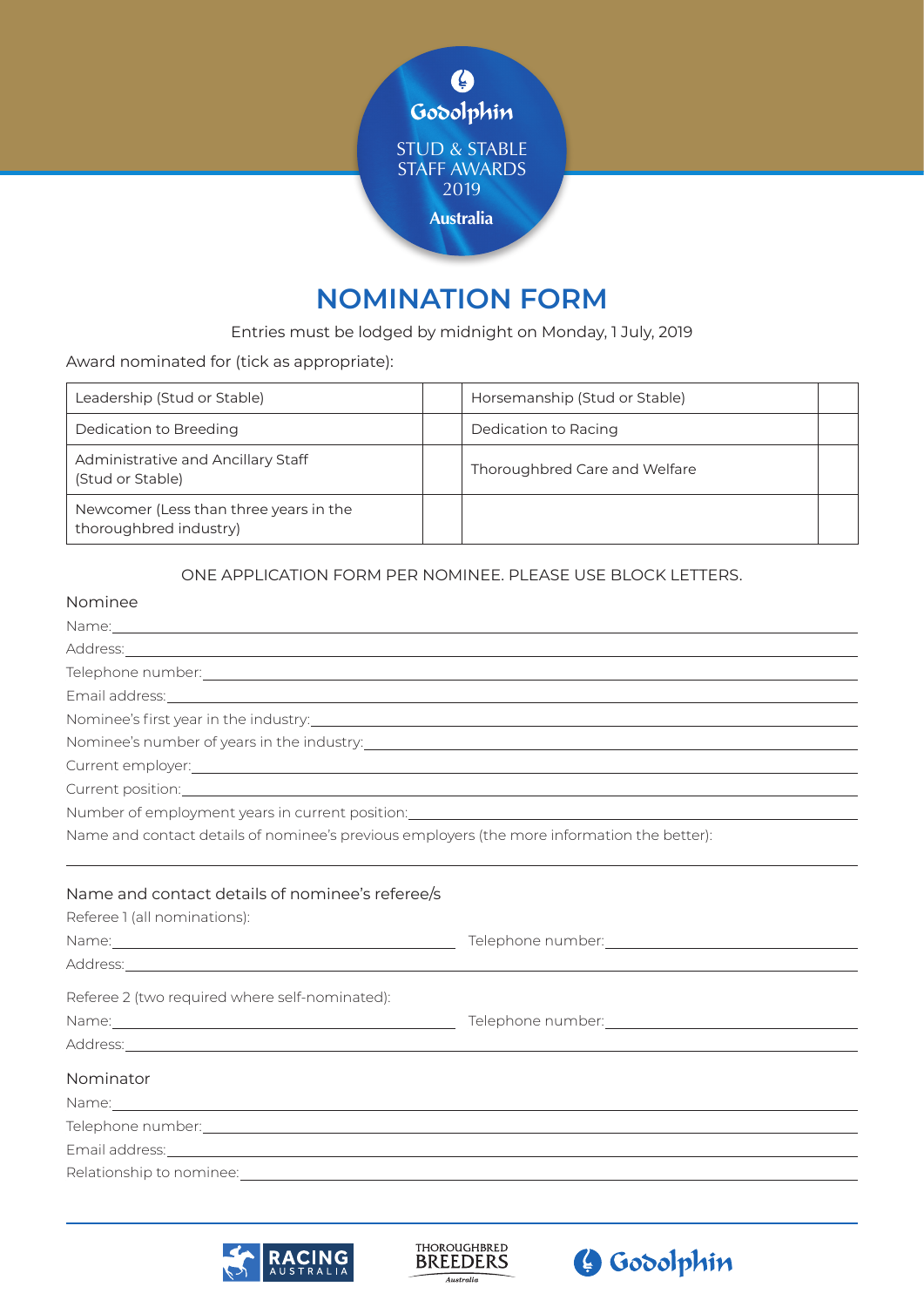

# ONE APPLICATION FORM PER NOMINEE. PLEASE USE BLOCK LETTERS.

Has nominee agreed to be nominated, and agreed to the Terms and Conditions of the Australian Stud and Stable Staff Awards 2019?

## Why does your nominee deserve this award?

Please include the reasons you are nominating this person. The judging panel will be basing decisions on the information you provide. Please also give information about the following (but not limited to):

- 1. The nominee's achievements.
- 2. The nominee's particular milestone.
- 3. Any remarkable acts the nominee may have undertaken.

4. In the event that the nomination is because of an association with a horse, give full details of the person and the horse's achievements.

5. It is useful to support your nomination with further details of why the person deserves their award, e.g. describe their achievement/s or act/s; talk about their hard work, determination, reliability or how they 'go the extra mile'. Tell us about their hours of work, their specific skill sets, client/stakeholder engagement (where applicable) and, where the nominee has worked in the thoroughbred industry for a lengthy period but in various roles, please provide a short timeline of their involvement in the respective sectors of the industry.

#### The more information provided in the nomination form the better, as it will help with the judging process.

## Supporting submission/s

Generic information about the person:

![](_page_1_Picture_13.jpeg)

![](_page_1_Picture_14.jpeg)

![](_page_1_Picture_15.jpeg)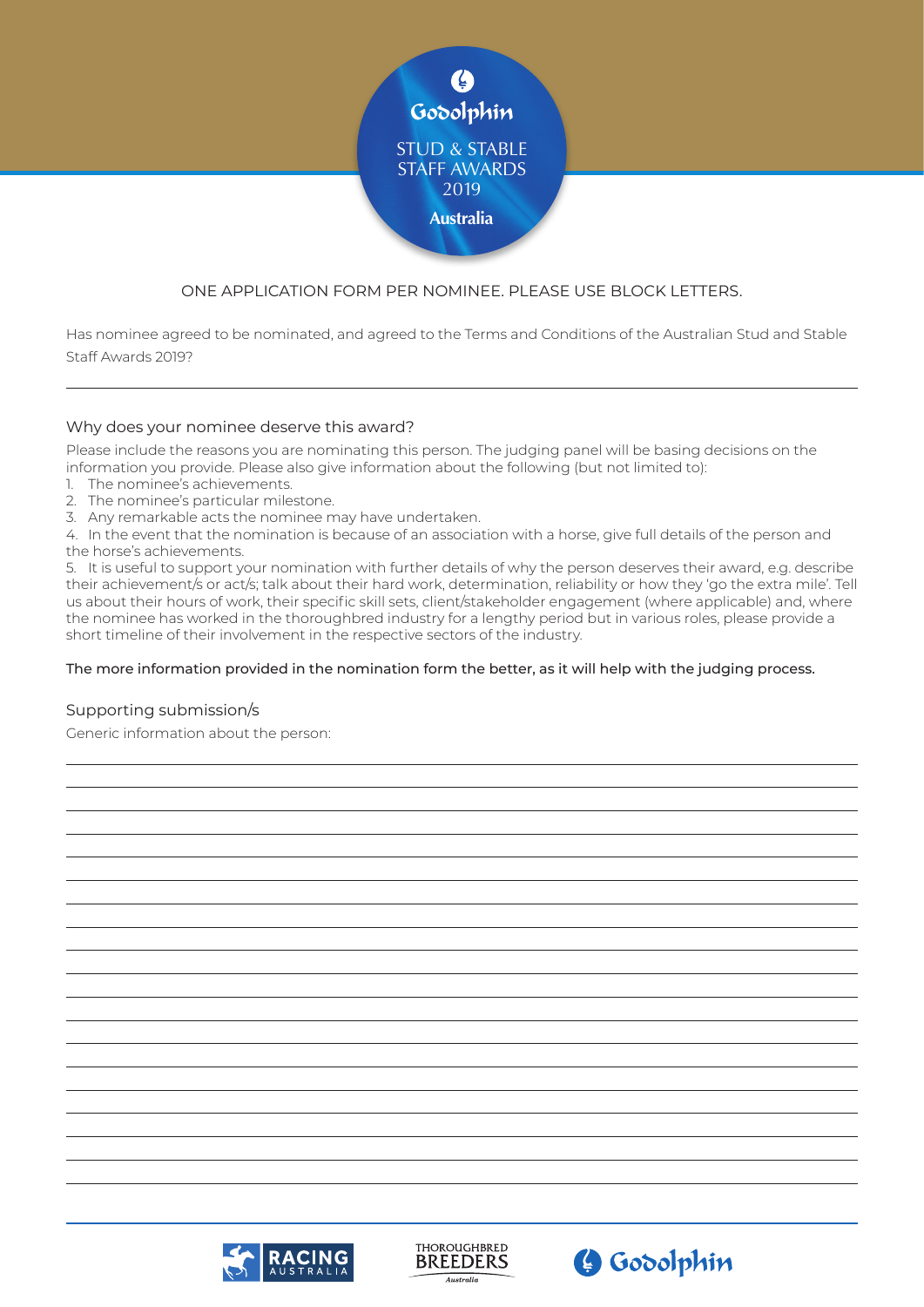![](_page_2_Picture_0.jpeg)

# ONE APPLICATION FORM PER NOMINEE. PLEASE USE BLOCK LETTERS.

Specific detail relating to award category nominated for (based on the award guidelines):

Award: \_\_\_\_\_\_\_\_ Award: Award:

Submit additional pages or images if warranted.

![](_page_2_Picture_5.jpeg)

![](_page_2_Picture_6.jpeg)

![](_page_2_Picture_7.jpeg)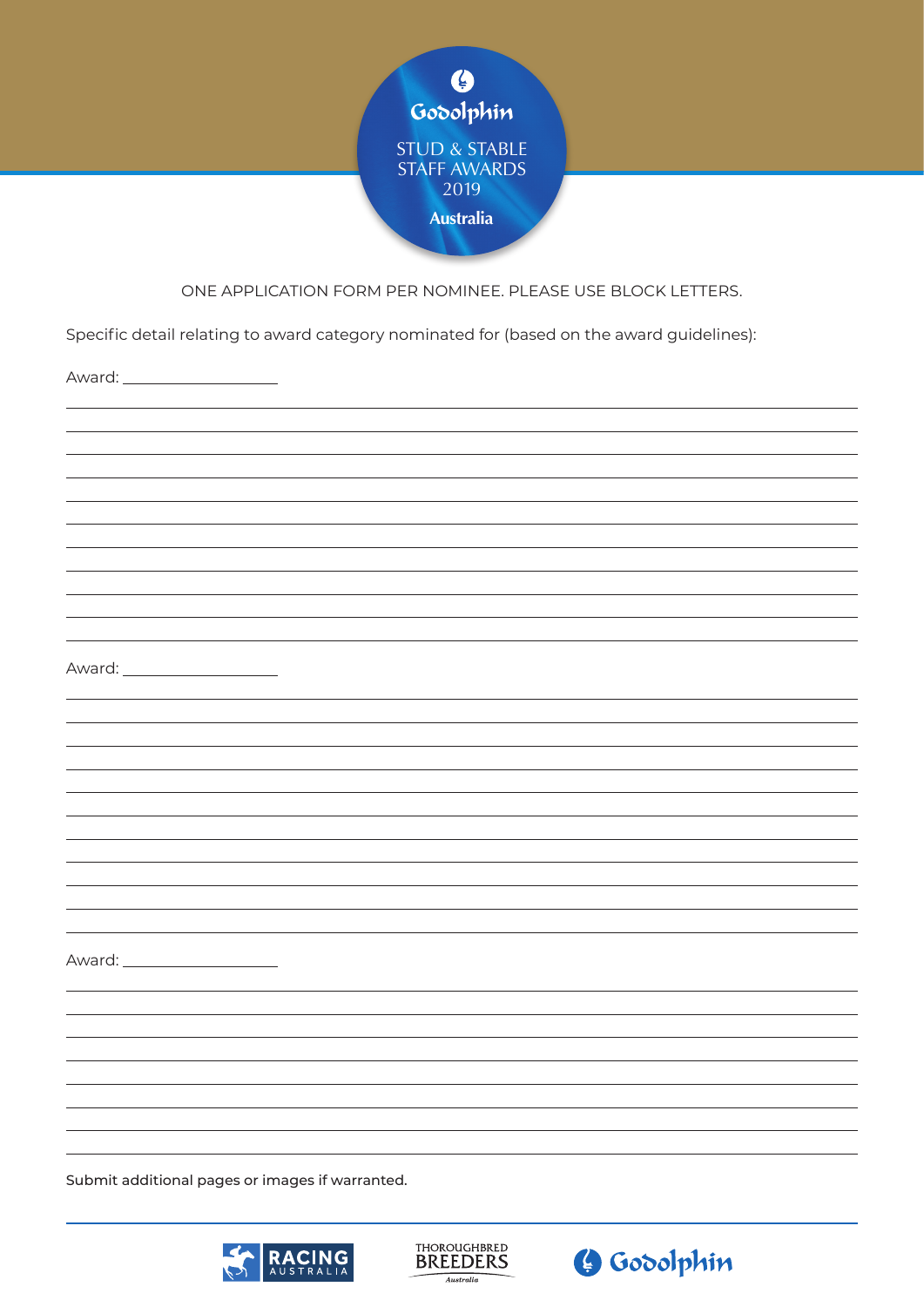![](_page_3_Picture_0.jpeg)

# LIST OF AWARDS AND PRIZE MONEY:

#### 1. Leadership Award (Stud or Stable)

An award to an individual staff member in a managerial or supervisory role in a stud or stable who has displayed leadership qualities – in particular in terms of quality people management, mentoring and support of staff, attention to workplace health and safety, commitment to continuous improvement and displaying good business acumen. **Prize:** Trophy and \$10,000 to winner with \$3,000 to employer to share among staff. \$1,000 to the runner-up.

#### 2. Horsemanship Award (Stud or Stable)

An award to an individual staff member who has shown talent for horsemanship, consistency and reliability in or out of the saddle. Must include an affinity with horses and giving a priority to animal welfare. Must demonstrate a degree of success with the thoroughbred, whether it be in breeding or racing or both, that has been borne out of their particular skill set. **Prize:** Trophy and \$10,000 to winner with \$3,000 to employer to share among staff. \$1,000 to the runner-up.

#### 3. Dedication to Breeding Award

An award to an individual staff member who has shown talent in thoroughbred breeding horsemanship, consistency and reliability in a stud role. Must have at least 5 years' service in the breeding industry and must have been pivotal in his or her employer's success.

**Prize:** Trophy and \$10,000 to winner with \$3,000 to employer to share among staff. \$1,000 to the runner-up.

#### 4. Dedication to Racing Award

An award to an individual staff member who has shown talent for horsemanship in the racing field, and consistency and reliability in a racing role. Must have at least 5 years' service in the racing industry and must have been pivotal in his or her employer's success.

**Prize:** Trophy and \$10,000 to winner with \$3,000 to employer to share among staff. \$1,000 to the runner-up.

#### 5. Administrative and Ancillary Services Award (Stud or Stable)

An award to an individual staff member who works in an administration role in a stud or racing yard or services ancillary to racing or breeding (such as Race Club administrators and staff, stud or stable administration staff, farm, garden and maintenance staff). Must demonstrate exceptional skills, loyalty or some achievement that has added value to their employer's business, and directly or indirectly to industry standards.

**Prize:** Trophy and \$10,000 to winner with \$3,000 to employer to share among staff. \$1,000 to the runner-up.

#### 6. Thoroughbred Care and Welfare Award

An award to an individual who has demonstrated a commitment to the care and welfare of thoroughbreds who are not actively racing, and/or created a greater awareness, passion and care for the thoroughbred horse in its second/alternate career (breeding, breaking, pre- and post-racing career, re-homing, retraining, providing a comfortable retirement etc.). These may be, for example, a quiet achiever/ paid or volunteer in retraining or re-homing of the thoroughbred. (This winner will not be eligible for the Thoroughbred Excellence Award).

**Prize:** Trophy and \$10,000 to winner with \$3,000 to employer to share among staff. \$1,000 to the runner-up.

#### 7. Newcomer Award (Stud or Stable)

An award to an individual who has worked in the industry, in any capacity, for less than 3 years. Winner will display passion for, pride in and an excellent contribution to the thoroughbred industry. The winner will stand out from other newcomers and will be identified as a future and significant valuable member of this industry. (This winner will not be eligible for the Thoroughbred Excellence Award).

**Prize:** Trophy and \$5,000 to winner with \$3000 to employer to share among staff. \$1000 to the runner-up.

#### 8. Thoroughbred Excellence Award – Overall Award (Stud or Stable only)

Winner to be selected from one of the five categories (i.e. excludes Thoroughbred Care and Welfare Award, and Newcomer Award). Must have made a significant, exceptional contribution to the industry. **Prize:** Trophy and \$5,000 to the winner with \$2,000 to the winner's yard/stud to be divided among stable/stud employees.

![](_page_3_Picture_23.jpeg)

![](_page_3_Picture_24.jpeg)

![](_page_3_Picture_25.jpeg)